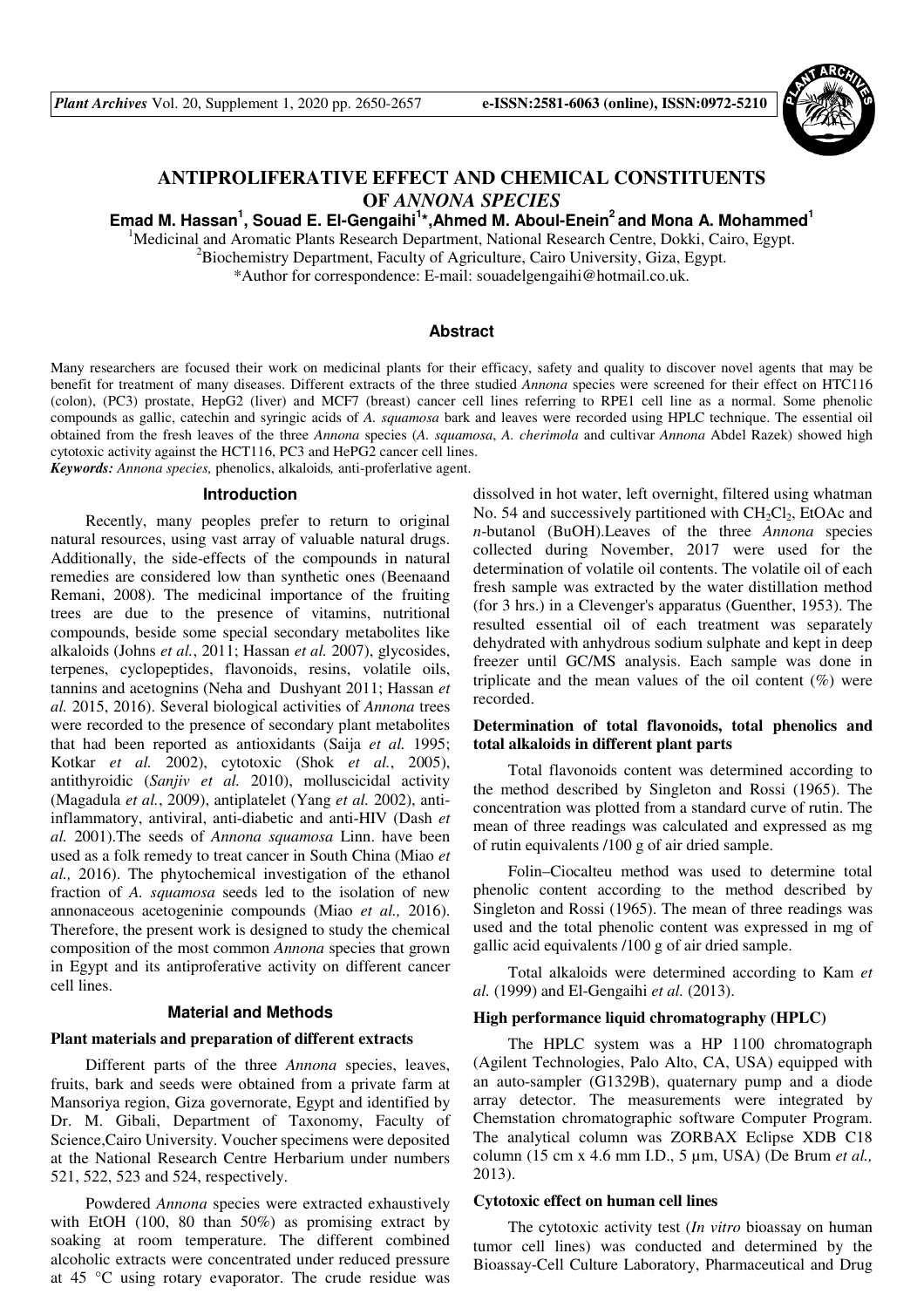Industries Research Division, National Research Centre, Dokki, Cairo, Egypt.Cell viability was assessed by the mitochondrial dependent reduction of yellow MTT (3-(4,5 dimethylthiazol-2-yl)-2,5-diphenyl tetrazolium bromide) to purple formazan (Mosmann, 1983). All the following procedures were done in a sterile area using a Laminar flow cabinet biosafety class II level (Baker, SG403INT, Sanford, ME, USA). Cells were suspended in RPMI 1640 medium [for HepG2 (human hepatocellular carcinoma), PC3 (prostate carcinoma), MCF-7 (breast carcinoma), HCT-116 (colon carcinoma)– DMEM (Dulbecco's Modified Eagle Medium) for A549 and PC3], 1% antibiotic-antimycotic mixture  $(10,000U/ml$  Potassium Penicillin,  $10,000$  ug/ml Streptomycin Sulfate and 25 µg/ml Amphotericin B) and 1% L-glutamine at 37  $\degree$ C under 5% CO<sub>2</sub>.Cells were batch cultured for 10 days, then seeded at concentration of  $10\times10^{3}$ cells/well in fresh complete growth medium in 96-well microtiter plastic plates at 37  $\degree$ C for 24 h under 5% CO<sub>2</sub> using a water jacketed Carbon dioxide incubator (Sheldon, TC2323, Cornelius, OR, USA). Media was aspirated, fresh medium (without serum) was added and cells were incubated either alone (negative control) or with different concentrations of sample to give a final concentration of (100, 50, 25, 12.5, 6.25, 3.125, 1.56 and 0.78 ug/ml). After 48 h of incubation, medium was aspirated, 40µl MTT (2.5µg/ml) were added to each well and incubated for further four hours at 37 $^{\circ}$ C under 5% CO<sub>2</sub>. To stop the reaction and dissolving the formed crystals, 200µl of 10% sodium dodecyl sulphate (SDS) in deionized water was added to each well and incubated overnight at 37ºC. A positive control, composed of 100µg/ml was used as a known cytotoxic natural agent who gives 100% lethality under the same

conditions (Thabrew *et al.* 1997; Bassem *et al.,* 2010). The absorbance was then measured using a microplate multi-well reader (Bio-Rad Laboratories Inc., model 3350, Hercules, California, USA) at 595 nm and a reference wave length of 620 nm. A statistical significance was tested between samples and negative control (cells with vehicle) using independent t-test by SPSS 11 program. DMSO is the vehicle used for dissolution of plant extracts and its final concentration on the cells was less than 0.2%. The percentage of change in viability was calculated according to the formula:

((Reading of extract / Reading of negative control)  $-1$ )  $\times$  100

A probit analysis was carried for  $IC_{50}$  and  $IC_{90}$ determination using SPSS 11 program.

## **Results and Discussion**

### **The essential oils**

Table (1) compiled the volatile oil content of the three Annona species fresh leaves. Annona Abdel Razik contains the highest amount of the essential oil amounted to 0.45 compared with 0.096 and 0.156 ml respectively for *A. squamosa* and *A. cherimola*, Mohamed *et al.* (2016).

GC/Mass analyses of the three volatile oils recorded the identification of β-pinene, α-copaene and isocaryophyllene in Abdel Razik while α-copaene and caryophullene are found in *A. cherimola* Table (2). The difference in chemical constituents between the three studied *Annona* volatile oils may be attributed to genetic factors, Mohamed *et al.* (2016) and Meiraa *et al.* (2015).

**Table 1 :** The concentration of volatile oil from fresh leaves of *Annona* species (ml/ 25g fresh)

| <b>Months</b> | A cheirmola        | A squamosa           | A Abdel Razik      |
|---------------|--------------------|----------------------|--------------------|
| Jan.          | 0.008 <sup>f</sup> | 0.002 <sup>f</sup>   | 0.012 <sup>f</sup> |
| Mar.          | $0.015^e$          | 0.018 <sup>e</sup>   | $0.125^{\rm e}$    |
| Jun.          | $0.048^d$          | $0.024$ <sup>d</sup> | $0.16^{\circ}$     |
| Aug.          | $0.08^{\circ}$     | $0.03^{\circ}$       | $0.28^{\circ}$     |
| Oct.          | $0.158^{a}$        | $0.096^{\text{a}}$   | $0.48^{a}$         |
| Dec.          | N 098 <sub>p</sub> | $0.05^{\rm b}$       | 0 36 <sup>c</sup>  |

• Statistical analysis is carried out by one way analysis of variance (ANOVA), Co-stat Computer Program.

Unshared letters between brackets are significant values between groups at  $p > 0.0001$ 

|          | <b>Identification</b> |       | % components in <i>Annona</i> sp. |             |              |  |  |  |  |  |
|----------|-----------------------|-------|-----------------------------------|-------------|--------------|--|--|--|--|--|
| Peak No. | constituents          | RT    | <b>Abdel Razek</b>                | A. squamosa | A. Cherimola |  |  |  |  |  |
|          | $\alpha$ -Pinene      | 4.84  | 9.96                              | 2.13        | 6.47         |  |  |  |  |  |
|          | $\beta$ -Pinene       | 6.05  | 12.90                             |             | 8.2          |  |  |  |  |  |
| 18       | 2-Carene              | 19.82 | 8.27                              | 11.92       | 2.44         |  |  |  |  |  |
| 24       | Isocaryophillene      | 22.72 | 0.16                              | 27.59       | 1.61         |  |  |  |  |  |
| 26       | Caryophyllene         | 23.36 | 5.34                              | 0.86        | 13.99        |  |  |  |  |  |
| 42       | $\alpha$ -copaene     | 25.93 | 17.06                             |             | 21.78        |  |  |  |  |  |
| 45       | $\alpha$ -Selinene    | 26.28 | 3.09                              | 0.7         | 4.52         |  |  |  |  |  |
| 61       | $\gamma$ -Elemene     | 29.02 | 5.84                              |             | 1.35         |  |  |  |  |  |
| 77       | tau.-Cadinol          | 32.37 | 1.02                              | 5.54        | 1.75         |  |  |  |  |  |

**Table 2 :** The Major constituents of the essential oil of *Annona* sp.

## **Total phenolics content**

As shown in Table (3) the total phenolics in bark, fruit, and seed extracts were lower than their contents in leaves of the three *Annona* species; the highest concentration of total phenolics was found within butanol and total alcohol extract of leaves of *A. Cherimola*, *A. squamosa* and cultivar Abdel Razek (21.45, 15.36 and 20.36 mg/g, respectively).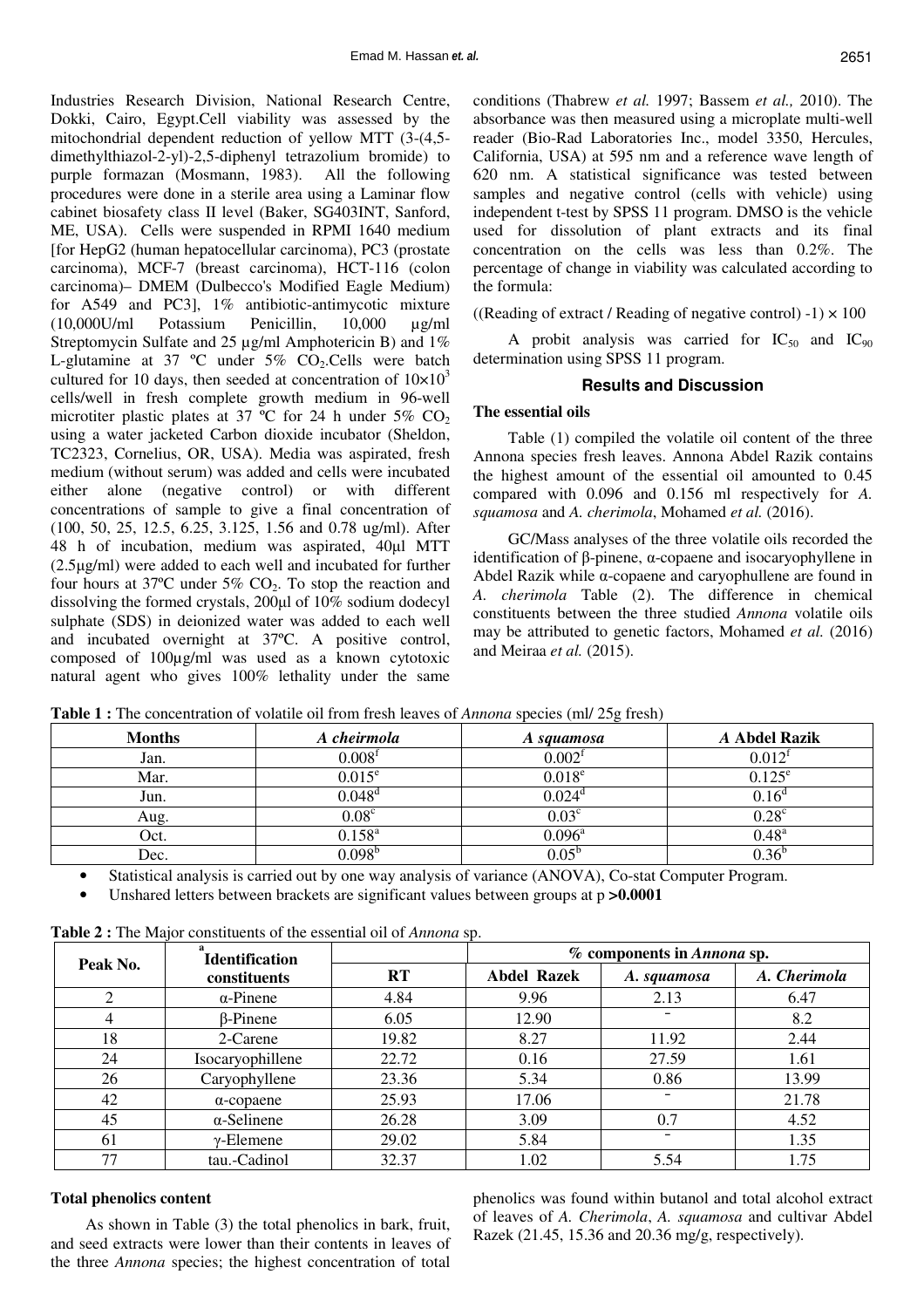The data revealed that, using different solvents during the extraction changed the yield of total phenolics according to the nature of each solvent because the yield of total phenolics is solvent dependent. So, the highest extractable values have been attained using alcohol compared with the other used solvents. Cultivar Abdel Razek seeds may be considered the poorest source of the total phenolics compared with the other species. Also, clear differences could be observed among leaves, bark, fruit and seeds extracts for all solvents investigated. *A. cherimola* leaves are considered the highest source of total phenolics (21.45 mg/g) rather than those of *A. squamosa* and cultivar Abdel Razek for all solvents used herein. For example, total phenolic contents in *A. cherimola* leaves extracted by butanol reached 20.68 mg/g and increased to 21.45 mg/g by alcohol before fractionation. These results may throw some lights on the polar properties of the phenolics characterized in *Annon*a species, and this may be confirmed by the less efficiency of chloroform for extracting phenolics. The extractive capacity of phenolic components from *Annona* depends on the type of solvents. The best extraction efficiency was achieved by ethanol 100%, then 80% followed by 50%.These results go parallel with the data obtained by Lapornik *et al.* (2005) and Tomar and Sisodia (2013). They found that the extraction of phenolic compounds from a plant depends on the methods and type of extracting solvent. A high yield of phenolics can be extracted from sorghum leaf using water (Agbangnan *et al.,* 2012), while extraction of the most phenolics from wheat bran requires 80% ethanol (Verma *et al.,* 2008). In another investigation dealing with effect of different solvents on extraction of phenolics from aerial parts of *Potentilla atrosanguinea* showed that 50% ethanol was more efficient than pure or 50% forms of methanol and acetone (Kalpana *et al.,* 2008). Also, Rodtjer*et al.* (2006) reported that the 70% EtOH extracted phenolics more efficiently than the pure solvent extracts did.

**Table 3 :** Total Phenolics content (mg/g) in different *Annona spp*. using different extracting solvents

| <b>Different plant Parts</b>               |             | <b>Total Phenolics</b> |                      |                |                      |  |  |  |  |  |  |  |
|--------------------------------------------|-------------|------------------------|----------------------|----------------|----------------------|--|--|--|--|--|--|--|
|                                            |             | <b>Chloroform</b>      | <b>Ethyl Acetate</b> | <b>Butanol</b> | <b>Total alcohol</b> |  |  |  |  |  |  |  |
|                                            | Leaves      | 2.36                   | 16.68                | 20.68          | 21.45                |  |  |  |  |  |  |  |
| A. cherimola                               | <b>Bark</b> | 1.68                   | 14.68                | 15.64          | 9.85                 |  |  |  |  |  |  |  |
|                                            | Fruit       | 0.05                   | 8.68                 | 12.98          | 10.98                |  |  |  |  |  |  |  |
|                                            | Seed        | 1.03                   | 10.75                | 8.32           | 9.68                 |  |  |  |  |  |  |  |
|                                            | Leaves      | 0.6                    | 9.69                 | 12.87          | 15.36                |  |  |  |  |  |  |  |
|                                            | Bark        | 0.4                    | 8.36                 | 9.15           | 10.03                |  |  |  |  |  |  |  |
| A. squamosa                                | Fruit       | 0.3                    | 6.68                 | 4.45           | 6.68                 |  |  |  |  |  |  |  |
|                                            | Seed        | 0.3                    | 3.45                 | 3.36           | 7.15                 |  |  |  |  |  |  |  |
|                                            | Leaves      | 1.3                    | 15.65                | 18.36          | 20.36                |  |  |  |  |  |  |  |
| A. cherimola x A.<br>squamosa (abdelrazek) | Bark        | 0.9                    | 13.36                | 15.36          | 12.87                |  |  |  |  |  |  |  |
|                                            | Fruit       | 0.2                    | 8.96                 | 6.32           | 5.65                 |  |  |  |  |  |  |  |
|                                            | Seed        | 0.12                   | 6.65                 | 8.63           | 7.89                 |  |  |  |  |  |  |  |

# **Total flavonoids**

The yields obtained by using various solvents and the composition of total flavonoids are shown in Table 4. The highest flavonoid content was found in leaves of *A. cherimola* (4.6 mg/g) with total EtOH and the lowest one was from *A. squamosa* fruit and seeds (0.1 and 0.1 mg/g, respectively) in case of extraction with chloroform. These results go in parallel with the results obtained by Ghasemzadehand Jaafar (2011). They found that, the methanol extracts contained higher amounts of total flavonoids than acetone and chloroform extracts from *Z. officinale* leaves. Anand *et al.* (2015) reported that acetone was superior to aqueous and methanol for extraction of the flavonoids from *Camellia sinensis*, green tea.

| <b>Table 4 :</b> Total flavonoids content $(\%)$ in different parts of <i>Annona</i> sp. parts using different extracting solvents. |  |  |  |  |  |  |  |  |  |  |  |  |  |
|-------------------------------------------------------------------------------------------------------------------------------------|--|--|--|--|--|--|--|--|--|--|--|--|--|
|-------------------------------------------------------------------------------------------------------------------------------------|--|--|--|--|--|--|--|--|--|--|--|--|--|

|                                               |             |                   | <b>Total Flavonoids</b> |                |                      |
|-----------------------------------------------|-------------|-------------------|-------------------------|----------------|----------------------|
| Different plant parts                         |             | <b>Chloroform</b> | <b>Ethyl Acetate</b>    | <b>Butanol</b> | <b>Total alcohol</b> |
|                                               | Leaves      | 0.07              | 1.24                    | 2.9            | 4.6                  |
| A. cherimola                                  | <b>Bark</b> | 0.03              | 0.99                    | 1.2            | 1.5                  |
|                                               | Fruit       | 0.02              | 0.63                    |                |                      |
|                                               | Seed        | 0.04              | 0.45                    | 0.26           | 0.36                 |
|                                               | Leaves      | 0.05              | 0.88                    | 2              | 2.7                  |
|                                               | Bark        | 0.02              | 0.78                    | 1.36           | 3.2                  |
| A. squamosa                                   | Fruit       | 0.01              | 0.32                    | 0.78           | 0.8                  |
|                                               | Seed        | 0.01              | 0.22                    | 0.29           | 0.25                 |
|                                               | Leaves      | 0.07              | 1.02                    | 3.2            | 4.2                  |
| A. cherimola x A.<br>squamosa<br>(abdelrazek) | <b>Bark</b> | 0.04              | 0.98                    | 1.86           | 0.98                 |
|                                               | Fruit       | 0.02              | 0.78                    | 2.32           | 1.9                  |
|                                               | Seed        | 0.02              | 0.45                    | 0.87           | 0.6                  |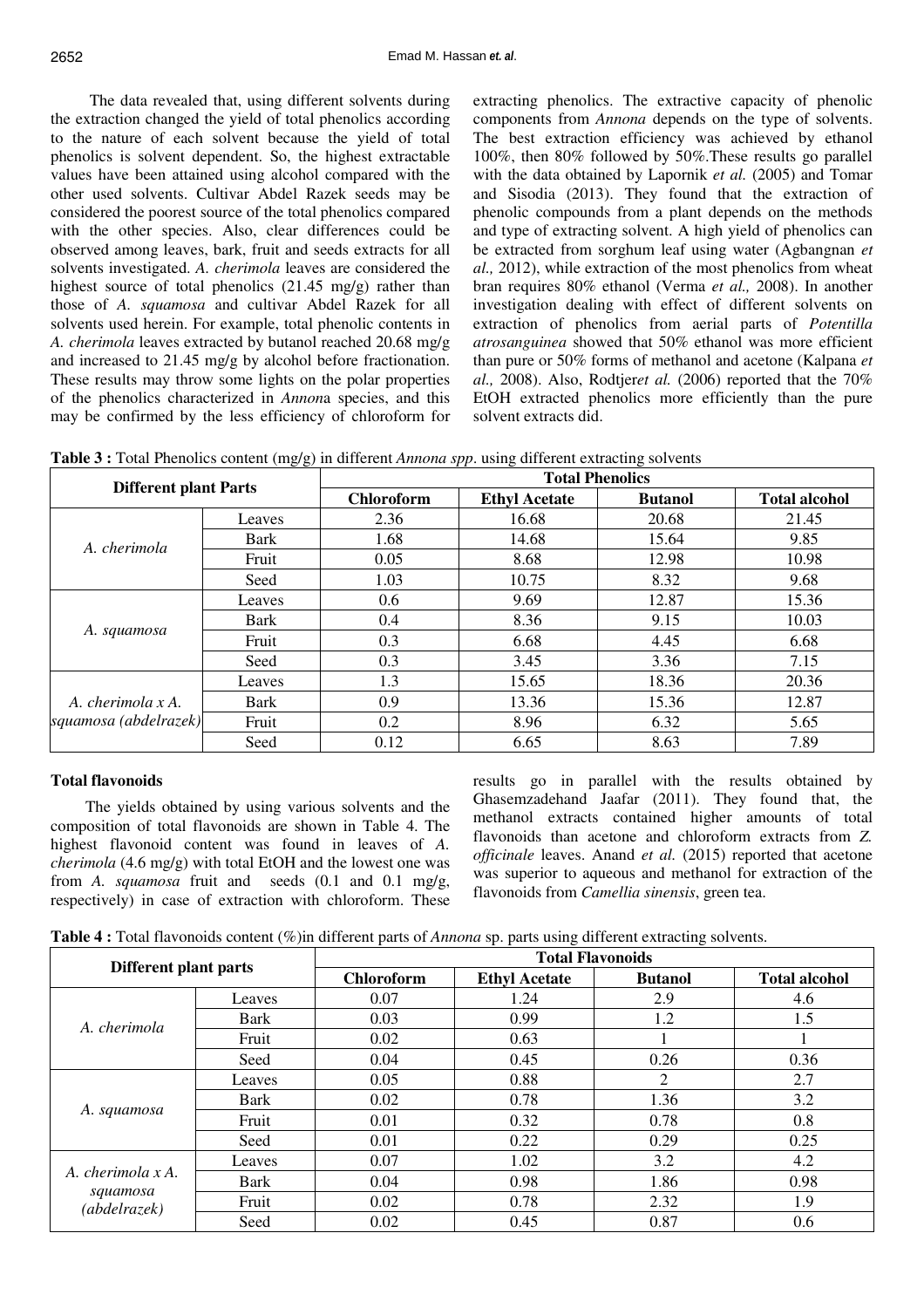#### **Total alkaloids**

The results in table (5) showed that the presence of the total alkaloids extracted by different solvents were very low (0.01%). Moreover, no significant difference was observed between the two solvents EtOAc and BuOH in all solvents used. It appeared that the higher total alkaloid was in the bark than in the seeds of cultivar Abdel Razek (0.08 and 0.06%, respectively) which are more than in other two species*.* 

| Table 5: Total alkaloids content (mg/g) in different Annona sp. using different extracting solvents. |  |  |
|------------------------------------------------------------------------------------------------------|--|--|
|------------------------------------------------------------------------------------------------------|--|--|

| Different plant parts                         |        | <b>Total Alkaloids</b> |                      |                |                      |  |  |  |  |  |  |
|-----------------------------------------------|--------|------------------------|----------------------|----------------|----------------------|--|--|--|--|--|--|
|                                               |        | <b>Chloroform</b>      | <b>Ethyl Acetate</b> | <b>Butanol</b> | <b>Total alcohol</b> |  |  |  |  |  |  |
|                                               | Leaves | 0.01                   | 0.001                | 0.009          | 0.03                 |  |  |  |  |  |  |
| A. cherimola                                  | Bark   | 0.02                   | 0.002                | 0.01           | 0.05                 |  |  |  |  |  |  |
|                                               | Fruit  | 0.01                   | $\theta$             | 0.008          | 0.02                 |  |  |  |  |  |  |
|                                               | Seed   | 0.02                   | 0.001                | 0.007          | 0.03                 |  |  |  |  |  |  |
|                                               | Leaves | 0.01                   | 0.001                | 0.003          | 0.016                |  |  |  |  |  |  |
|                                               | Bark   | 0.02                   | 0.002                | 0.004          | 0.02                 |  |  |  |  |  |  |
| A. squamosa                                   | Fruit  | 0.03                   | 0                    | 0.009          | 0.03                 |  |  |  |  |  |  |
|                                               | Seed   | 0.03                   | 0.002                | 0.004          | 0.02                 |  |  |  |  |  |  |
|                                               | Leaves | 0.01                   | 0.001                | 0.009          | 0.05                 |  |  |  |  |  |  |
| A. cherimola x A.<br>squamosa<br>(abdelrazek) | Bark   | 0.02                   | 0.001                | 0.02           | 0.08                 |  |  |  |  |  |  |
|                                               | Fruit  | 0.01                   | 0.001                | 0.01           | 0.05                 |  |  |  |  |  |  |
|                                               | Seed   | 0.02                   | 0.002                | 0.009          | 0.06                 |  |  |  |  |  |  |

#### **High performance liquid chromatography**

The total phenolic content measured by the Folin-Ciocalteu procedure does not give a full picture of the quality or quantity of the phenolic constituents in the extracts (Katsube *et al.,* 2004; Wu *et al.,* 2004). HPLC is the preferred technique for both separation and quantification of phenolic compounds (Naczk and Shahidi, 2004). Various factors affect HPLC analysis of phenolics, including sample purification, mobile phase, column types and detectors (Stalikas, 2007). Table (6, 7) reveals that, the alcoholic extract of the three *Annona* species through growth season contain the highest amounts of gallic, catechin, rutin and coumaric acid in May, 2017. These acids are the highest in leaves than bark in the three species followed by the values obtained in August, 2017. The quantitative extractable individual phenolics varied from one species to another and also according to the type of solvent employed. Thus the choice of the proper solvents and type of *Annona* may depend on the desired phenolics needed. The following examples may confirm the above mentioned results. Butanol extract of the three leaves of *Annona* gave the highest values of rutin [46.02 in Abdel Rezek (LA), 50.26 in *A. squamosa* (LB) and 42.81 mg/100g in *A. cherimola* (LH)] and catechin [9.12 in LA, 4.54 in LB and 8.64 in (LH) mg/100g], while EtOAc extract of leaves contained the highest portion of rutin in an amount of 2.61 in LA, 3.76 in LB and 0.25 in LH mg/100g. Catechin values were 0.953 in LA, 1.002 in LB and 0.14 in LH mg/100g. The differences obtained in the present investigation data may be an indicator to difference in species studied or to seasonal growth of the trees. These findings are in agreement with Mariod *et al.* (2012) who indicated that the alcoholic extract of *Annona squamosa*  leaves are the best solvent to extract phenolics. Ethyl acetate is the solvent of choice to extract the phenolics in the present investigation. The extractable material is the highest by ethyl acetate solvent. The phenolics determined by HPLC and extracted by ethyl acetate fractionate many compounds than that extracted by BuOH (Table 5).

Gallic, catechin, and syringic acids were determined by HPLC in the bark of *A. squamosa* with the amounts of 38.56, 2.03, 6.32 mg/100g of extract, while these acids amounted 21.66, 1.002 and 1.65 mg/100g of extract in the leaves of *A. squamosa*, respectively. In this respect, isolation and characterization of such phenolics may be useful in production of natural antioxidant substances from a waste material of *Annona* trees which may add an economical value to *Annona* fruits.

#### **Cytotoxic effect on human cell lines**

The cytotoxic activity of the alcoholic extract of different *Annona* species against certain cancer cell lines as HCT116 (colon cancer), PC3 (prostate cancer), HepG2 (liver cancer) and MCF7 (breast cancer) comparing with RPE1 (retina normal cell) is shown in table 6. Incubation of cell lines with DMSO (negative control) didn't show any toxicity on the cells during the incubation period. The alcoholic extract of leaves from the three species of *Annona* trees induced weak activity against the tested cell lines. However *A. cherimola* showed a mild antiproliferative effect against prostate cell line with an  $IC_{50}$  of 66.8  $\mu$ g/ml. Evaluation of the antiproliferative activity of alcoholic extract of seeds from different *Annona* species showed that *Annona squamosa* seeds have a potential cytotoxic activity on HCT116, HePG2 and MC7 with I.C<sub>50</sub> of 3.5  $\mu$ g/ml, 7.1 µg/ml and 0.7 µg/ml, respectively. *Annona cherimola* seeds came in the second efficacy rank and had less cytotoxic effects than *A. squamosa* on HCT116, HePG2 and MCF7 cell line with I.C<sub>50</sub> values represented by 15.9  $\mu$ g/ml, 19.8  $\mu$ g/ml and 12.5 µg/ml, respectively Table (8).

While, the bark extracts of *Annona* species showed low antitumor activity against HCT116, PC3, MCF7 and HepG2 carcinoma, while fruit extract of the three *Annona* species had negligible cytotoxic activity.

The volatile oils extracted from fresh leaves of the three *Annona* species induced relatively high cytotoxic activity against the human carcinoma cell lines used in this study with IC<sub>50</sub> values amounted 0.7  $\mu$ g/ml, 0.7 $\mu$ g/ml and 2.1 $\mu$ g/ml for *A.* Abdel Razek, *A. squamosa* and *A. cherimola* against HCT116 cells, respectively. The  $IC_{90}$  were equal to 11.9 µg/ml, 31.1 µg/ml and 40 µg/ml for the three *Annona* species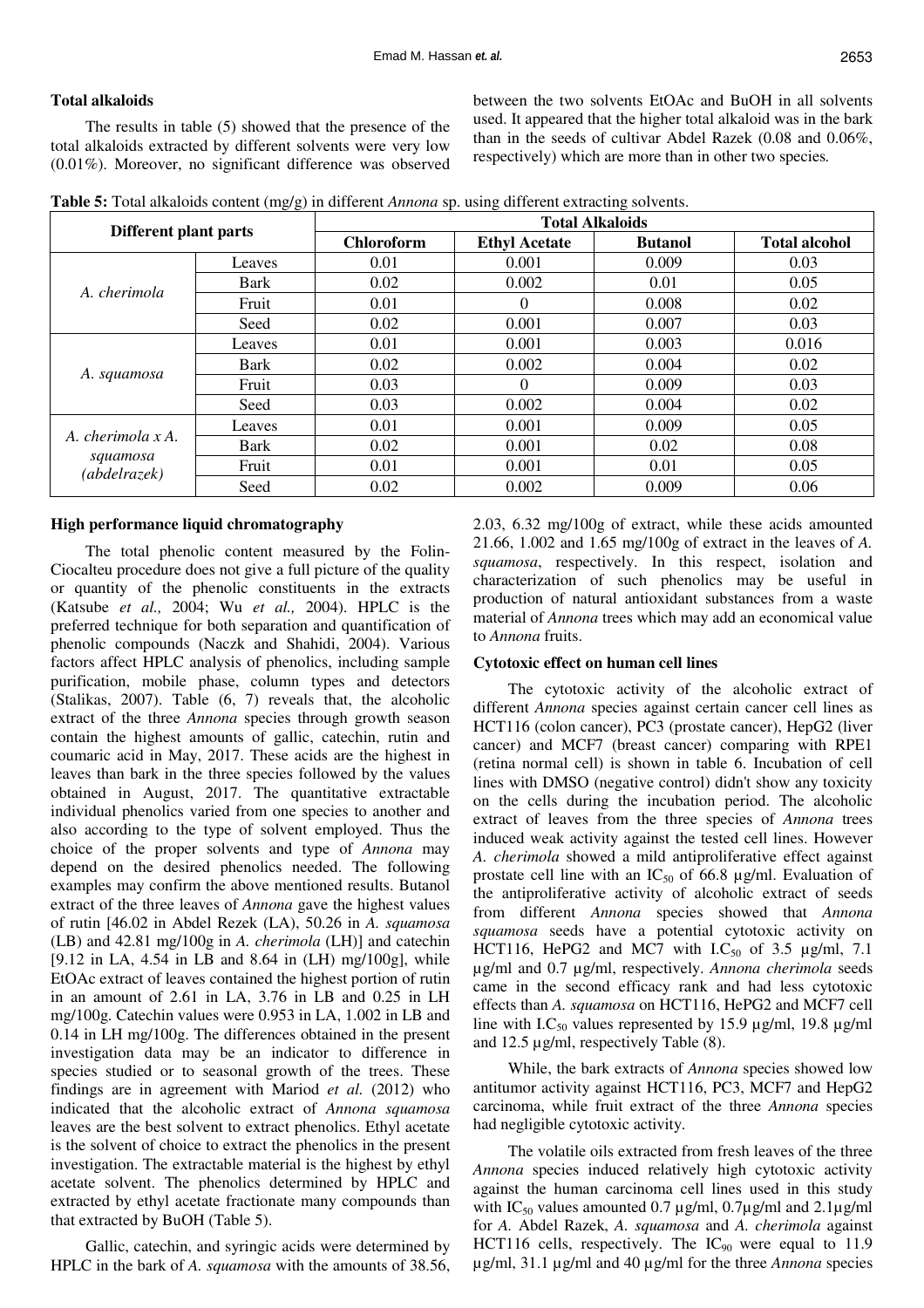in the same order against PC3 cells. The essential oils of the leaves of the three species showed markedly high cytotoxic effect against HepG2 cells with their  $IC_{50}$  values reached to 1.5 µg/ml, 3.7 µg/ml and 2.1µg/ml for *A.* Abdel Razek, *squamosa* and *cherimola*, respectively. In breast carcinoma cells, *A. squamosa* volatile oil proved the highest activity (IC50=1.0 µg/ml), while *A. cherimola* and Abdel Razek essential oils showed less activity with  $IC_{50}$  of 4.5  $\mu$ g/ml and 3.8 µg/ml, respectively.

*A. cherimola* volatile oil induced the highest anticancer activity (IC<sub>50</sub>=0.7  $\mu$ g/ml) on HepG2 carcinoma cell, however Abdel Razek and *squamosa* showed weak effect with  $IC_{50}$  of 1.5 µg/ml and 3.7 µg/ml, respectively Table (8).

Butanol extract had no cytotoxic activity, On the other hand, fractioned total alkaloids from *A.* Abdel Razek were relatively potent and showed high  $IC_{50}$  values of 66.5, 76.4 and 58.9 µg/ml against PC3, HepG2 and MCF7 carcinoma cell line, respectively. The cytotoxic effect induced may be partly attributed to alkaloidal component of *Annona* species.

The data obtained from this study showed antitumor activity of the alcoholic extracts obtained from the three *Annona* species and their parts. Differential activity of the tree parts against carcinoma cell lines were recorded.

Fruits, the edible part had no cytotoxic activity, while other parts as leave and bark had variable activity according to the active ingredient found in them. Acetogenins were found abundantly among the members of the *Annonaceae*

family. These acetogenins are known to have potent antineoplastic, antiparasitical and antimicrobial activities as well as its cytotoxic effect to certain human carcinoma cell lines (Moghadamtousi *et al.,* 2015). Alcoholic extract from the seeds of *A. squamosa* possessed significant antitumor activity against AK-S tumor *in vitro* (Pardhasaradhi *et al.,* 2004). Another study reported that seed extract significantly induced antitumor activity *in vitro* against four hepatoma cells lines (Wang *et al.,* 2014).

Many reports published the antitumor activity of *Annona muricata* species. In Indonesia, Suyatmi *et al.* (2012) indicated the potential selective anticancer activity of ethanolic extract of *Annona muricata* leaves against Hela cervical cancer cell line. The  $IC_{50}$  value of the extract for Hela cell lines was 97 µg/ml, while the Vero cell line was 356µg/ml. Volatile oils obtained from the leaves of *Annona muricata* grown in Nigeria was studied for its cytotoxic activity by Owolabi *et al.* (2013). They found that the oil obtained by hydro-distillation was dominated by Ecaryophyllene (38.9%) and eugenol (30.2%) with low amounts of α-humulene  $(4.3\%)$ , δ-cadinene  $(6.0\%)$ , and caryophyllene oxide (5%) which coincides with the results of Mohammed *et al.* (2016). This study also reported that the oil had notable *in vitro* cytotoxic activity (99.2%) on MCF7 cells at 100 µg/ml and the authors attributed the cytotoxic effect to the main components found in the volatile oil. These finding goes in parallel with the present study.

|  |  | Table 6 : Concentration of phenolic compounds (as mg/100g) of different Annona species through growth seasons. |  |
|--|--|----------------------------------------------------------------------------------------------------------------|--|
|  |  |                                                                                                                |  |

| Mon.     |               |                        |                              |                          |                          |                              |                          | Samples   Gallic Acid   Catechin   Caffeic Acid   Syringic Acid   Rutin   Coumaric Acid   Vanillin |                              | Querectin                | <b>Cinnamic</b><br>Acid      |
|----------|---------------|------------------------|------------------------------|--------------------------|--------------------------|------------------------------|--------------------------|----------------------------------------------------------------------------------------------------|------------------------------|--------------------------|------------------------------|
|          |               | LA                     | 0.47                         | $\blacksquare$           | $\overline{\phantom{a}}$ | $\overline{\phantom{a}}$     | 1.35                     | $\overline{\phantom{a}}$                                                                           | 0.12                         |                          | 0.0021                       |
|          | Leaves        | LB                     | $\overline{\phantom{a}}$     | $\overline{\phantom{a}}$ | $\overline{\phantom{a}}$ | $\overline{\phantom{a}}$     | 3.85                     | $\overline{\phantom{a}}$                                                                           | 0.37                         |                          | $\qquad \qquad -$            |
|          |               | LH                     | $\overline{\phantom{a}}$     | $\blacksquare$           | $\overline{\phantom{0}}$ | $\frac{1}{2}$                | 1.69                     | $\overline{\phantom{a}}$                                                                           | 0.05                         | 0.006                    | $\overline{\phantom{a}}$     |
| February |               | <b>BA</b>              | $\overline{a}$               | $\overline{\phantom{a}}$ | $\equiv$                 | $\overline{a}$               | $\blacksquare$           | $\overline{\phantom{0}}$                                                                           | 0.08                         | 0.077                    | $\overline{a}$               |
|          | <b>Bark</b>   | <b>BB</b>              | 0.57                         | $\overline{\phantom{0}}$ | $\overline{\phantom{a}}$ | 1.25                         | $\overline{\phantom{a}}$ | $\overline{\phantom{a}}$                                                                           | 0.06                         |                          | 0.01                         |
|          |               | BH                     |                              | $\blacksquare$           | $\blacksquare$           | $\overline{a}$               | 0.02                     | $\overline{\phantom{0}}$                                                                           | 0.12                         | 0.005                    | $\overline{\phantom{a}}$     |
|          |               | LA                     | 9.98                         | 1.50                     | $\blacksquare$           | $\frac{1}{2}$                | 1.61                     | 0.07                                                                                               | $\equiv$                     | $\blacksquare$           | $\blacksquare$               |
|          | Leaves        | LB                     | 43.07                        | 0.82                     | $\overline{\phantom{a}}$ | $\overline{\phantom{a}}$     | 7.31                     | 0.05                                                                                               | $\blacksquare$               | $\overline{\phantom{0}}$ | $\overline{\phantom{a}}$     |
| May      |               | LH                     | $\qquad \qquad -$            | 1.21                     | $\overline{\phantom{a}}$ | $\overline{\phantom{a}}$     | 8.20                     | $\overline{\phantom{a}}$                                                                           | $\overline{\phantom{a}}$     | $\blacksquare$           | $\overline{\phantom{a}}$     |
|          |               | <b>BA</b>              | $\overline{\phantom{a}}$     | $\equiv$                 | 0.07                     | $\overline{\phantom{a}}$     | 0.03                     | $\overline{\phantom{a}}$                                                                           | 0.11                         | $\overline{a}$           | $\qquad \qquad \blacksquare$ |
|          | Bark          | BB                     | $\overline{a}$               | $0.01\,$                 | 0.03                     | $\overline{\phantom{0}}$     | 0.09                     | $\qquad \qquad -$                                                                                  | 0.08                         | 0.007                    | $\overline{a}$               |
|          |               | <b>BH</b>              | $\overline{\phantom{a}}$     | $\overline{\phantom{a}}$ | $\overline{\phantom{a}}$ | $\overline{\phantom{a}}$     | 0.02                     | $\overline{\phantom{a}}$                                                                           | $\overline{\phantom{a}}$     | $\overline{\phantom{a}}$ | $\overline{\phantom{a}}$     |
|          |               | LA                     | $\overline{\phantom{0}}$     | 1.04                     | $\overline{\phantom{a}}$ | $\overline{\phantom{a}}$     | 3.54                     | 0.03                                                                                               | $\equiv$                     | $\overline{a}$           | $\overline{\phantom{a}}$     |
|          | Leaves        | $\overline{LB}$        | $\overline{\phantom{a}}$     |                          | $\overline{\phantom{a}}$ | $\overline{\phantom{a}}$     | 7.47                     | $\qquad \qquad -$                                                                                  | $\overline{\phantom{a}}$     | $\overline{\phantom{a}}$ | $\overline{\phantom{0}}$     |
|          |               | LH                     | $\overline{\phantom{a}}$     | 0.71                     | $\overline{\phantom{a}}$ | $\qquad \qquad -$            | 4.41                     | $\qquad \qquad -$                                                                                  | $\overline{\phantom{a}}$     | $\overline{\phantom{a}}$ | $\qquad \qquad -$            |
| August   |               | <b>BA</b>              | $\qquad \qquad \blacksquare$ | $\overline{a}$           | $\overline{\phantom{a}}$ | $\overline{\phantom{0}}$     | 0.06                     | $\overline{\phantom{a}}$                                                                           | $\overline{\phantom{a}}$     | $\overline{\phantom{a}}$ | $\qquad \qquad -$            |
|          | <b>Bark</b>   | $\overline{BB}$        | $\overline{\phantom{0}}$     | $\overline{\phantom{a}}$ | $\equiv$                 | $\frac{1}{2}$                | 0.05                     | $\frac{1}{2}$                                                                                      | $\overline{\phantom{a}}$     | $\overline{\phantom{0}}$ | $\overline{\phantom{a}}$     |
|          |               | <b>BH</b>              | $\overline{\phantom{0}}$     | $\qquad \qquad -$        | $\overline{\phantom{a}}$ | $\qquad \qquad -$            | 0.04                     | $\qquad \qquad -$                                                                                  |                              | $\qquad \qquad -$        | $\qquad \qquad -$            |
|          |               | LA                     | $\overline{\phantom{a}}$     | $\overline{\phantom{a}}$ | $\overline{\phantom{a}}$ | $\overline{\phantom{a}}$     | 1.12                     | $\overline{\phantom{a}}$                                                                           | 0.07                         | $\overline{\phantom{0}}$ | $\qquad \qquad -$            |
|          | Leaves        | $\overline{LB}$        | $\overline{\phantom{a}}$     | $\overline{\phantom{a}}$ | $\overline{\phantom{a}}$ | $\overline{\phantom{a}}$     | 2.71                     | $\overline{\phantom{a}}$                                                                           | 0.21                         | $\frac{1}{2}$            | $\overline{\phantom{a}}$     |
|          |               | LH                     | $\frac{1}{2}$                | 0.12                     | $\frac{1}{2}$            | $\overline{\phantom{0}}$     | 1.84                     | $\qquad \qquad -$                                                                                  | 0.07                         | $\frac{1}{2}$            | $\overline{\phantom{0}}$     |
|          |               | <b>BA</b>              | $\overline{\phantom{a}}$     | $\frac{1}{2}$            | $\overline{\phantom{a}}$ | $\bar{\phantom{a}}$          | 0.01                     | $\overline{\phantom{a}}$                                                                           | 0.1                          | $\frac{1}{2}$            | $\overline{\phantom{a}}$     |
|          | Bark          | <b>BB</b>              | $\frac{1}{2}$                | $\frac{1}{2}$            | 0.01                     |                              | 0.03                     | $\overline{\phantom{0}}$                                                                           | 0.04                         | $\overline{\phantom{a}}$ | $\qquad \qquad -$            |
|          |               | <b>BH</b>              | $\overline{\phantom{a}}$     | $\overline{\phantom{0}}$ |                          |                              | 0.001                    | $\overline{a}$                                                                                     | 0.02                         | $\overline{\phantom{a}}$ | $\overline{a}$               |
| November |               | <b>SA</b>              | $\overline{\phantom{a}}$     | $\overline{\phantom{a}}$ | 0.08                     | 4.13                         | $\overline{\phantom{a}}$ | $\overline{\phantom{0}}$                                                                           | $\qquad \qquad \blacksquare$ | $\overline{\phantom{0}}$ | 0.14                         |
|          | Seeds         | $\overline{\text{SB}}$ | $\overline{\phantom{a}}$     | $\blacksquare$           | $\overline{\phantom{a}}$ | $\overline{a}$               | $\overline{\phantom{a}}$ | $\overline{\phantom{a}}$                                                                           | $\overline{\phantom{a}}$     | $\overline{a}$           | 0.32                         |
|          |               | <b>SH</b>              | $\overline{a}$               | $\overline{\phantom{a}}$ | $\equiv$                 | $\overline{\phantom{0}}$     | $\overline{\phantom{a}}$ | $\overline{\phantom{a}}$                                                                           | $\overline{\phantom{a}}$     | 0.08                     | 0.09                         |
|          |               | FA                     | 9.55                         | $\overline{\phantom{a}}$ | $\overline{\phantom{a}}$ | $\qquad \qquad -$            | $\overline{\phantom{a}}$ | $\overline{\phantom{a}}$                                                                           | $\overline{\phantom{a}}$     | $\overline{\phantom{a}}$ | $\overline{\phantom{a}}$     |
|          | Fruits        | $\overline{FB}$        | 20.40                        | $\overline{\phantom{0}}$ | $\overline{\phantom{a}}$ | $\qquad \qquad \blacksquare$ | $\overline{\phantom{a}}$ | $\overline{\phantom{0}}$                                                                           | $\qquad \qquad \blacksquare$ | $\overline{\phantom{0}}$ | $\overline{\phantom{a}}$     |
|          | $\sim$ $\sim$ | $\overline{FH}$        | 13.67                        | $\overline{\phantom{a}}$ | $\overline{\phantom{a}}$ | $\overline{\phantom{a}}$     | $\blacksquare$           | $\overline{\phantom{a}}$                                                                           | $\overline{\phantom{a}}$     | $\overline{\phantom{a}}$ | $\overline{\phantom{a}}$     |

(-) not found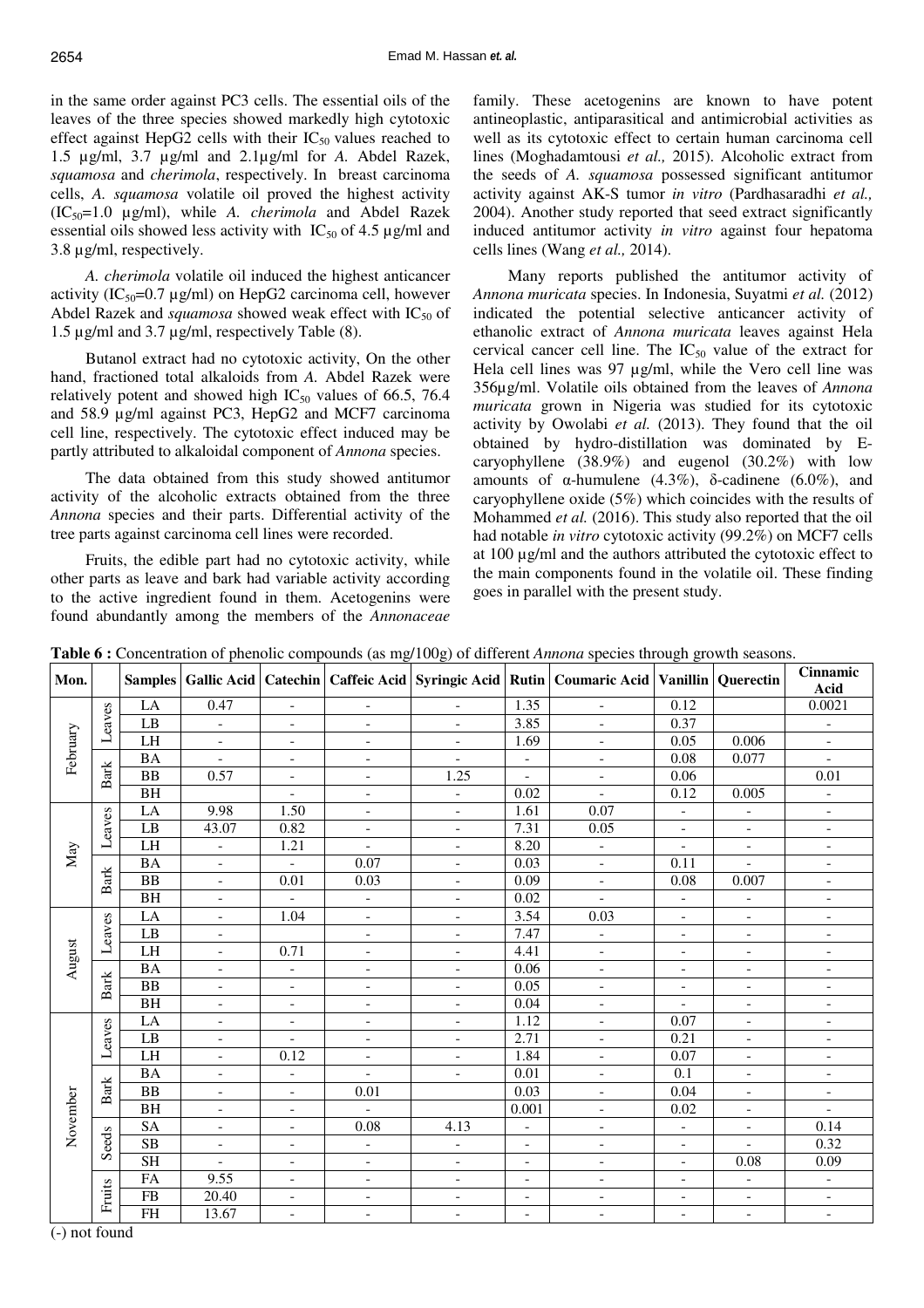2655

|  |  |  |  | Table 7: Concentration of phenolic compounds (mg/100g) of different extracts of Annona species. |
|--|--|--|--|-------------------------------------------------------------------------------------------------|
|--|--|--|--|-------------------------------------------------------------------------------------------------|

| <b>Fractions</b> |             |                        |                          |                          | $\sim$                   | O.<br>$\mathcal{O}^{\prime}$ |                          |                          |                          | Samples Rutin Querctin Catechin Vanillin Gallic Acid Caffeic Acid Syringic Acid Coumaric Acid Cinnamic Acid |                          |
|------------------|-------------|------------------------|--------------------------|--------------------------|--------------------------|------------------------------|--------------------------|--------------------------|--------------------------|-------------------------------------------------------------------------------------------------------------|--------------------------|
|                  |             | LA                     | 3.52                     | 0.47                     | 0.953                    | $\overline{a}$               | $\overline{a}$           | 0.28                     | $\overline{\phantom{a}}$ | $\overline{a}$                                                                                              | 0.06                     |
|                  | Leaves      | $\mathbf{L}\mathbf{B}$ | 2.61                     | 0.044                    | 1.002                    | 0.144                        | 21.66                    | 0.44                     | 1.65                     | 0.032                                                                                                       |                          |
|                  |             | LH                     | 3.76                     | 0.097                    | 0.14                     | 0.119                        | $\overline{\phantom{a}}$ | 0.36                     | 1.31                     | 0.037                                                                                                       | 0.068                    |
|                  |             | <b>BA</b>              | 0.25                     | 0.28                     | 0.54                     | 0.538                        | $\sim$                   | 0.21                     | 3.54                     | 0.049                                                                                                       | 0.002                    |
|                  | <b>Bark</b> | <b>BB</b>              | 0.76                     | 0.27                     | 2.03                     |                              | 38.56                    | $\overline{\phantom{0}}$ | 6.32                     | 0.344                                                                                                       | 0.042                    |
| EtOAc            |             | BH                     | 0.319                    | 0.19                     | 1.16                     | 0.779                        | 17.72                    | 0.12                     | 4.04                     | 0.137                                                                                                       | 0.019                    |
|                  |             | <b>SA</b>              | $\blacksquare$           | 0.59                     | 0.97                     | $\blacksquare$               | $\overline{\phantom{a}}$ | $\overline{\phantom{0}}$ | 5.64                     | $\overline{\phantom{a}}$                                                                                    | 0.136                    |
|                  | Seeds       | <b>SB</b>              | $\mathbf{r}$             | 8.96                     | $\overline{\phantom{a}}$ |                              | $\blacksquare$           | $\overline{\phantom{a}}$ | $\blacksquare$           | $\overline{\phantom{a}}$                                                                                    | 0.971                    |
|                  |             | <b>SH</b>              | $\mathbf{r}$             | 1.24                     | 1.53                     | 0.231                        | $\equiv$                 | $\overline{\phantom{a}}$ | 4.73                     | $\overline{\phantom{a}}$                                                                                    | 0.328                    |
|                  |             | FA                     | 0.092                    | 0.024                    | 0.03                     | 0.118                        | $\blacksquare$           | 0.13                     | 4.87                     | $\overline{\phantom{a}}$                                                                                    | 0.002                    |
|                  | Fruits      | FB                     | 0.103                    | 0.027                    | 2.05                     | 0.105                        | $\sim$                   | 0.31                     | 1.75                     | $\blacksquare$                                                                                              | 0.022                    |
|                  |             | <b>FH</b>              | 0.141                    | $\blacksquare$           | 0.97                     | 0.065                        | 7.63                     | 0.22                     | 2.023                    | $\overline{\phantom{a}}$                                                                                    | 0.023                    |
|                  | Leaves      | LA                     | 46.02                    | $\blacksquare$           | 9.12                     | $\overline{\phantom{0}}$     | $\overline{\phantom{a}}$ | $\overline{\phantom{a}}$ | $\overline{\phantom{0}}$ | $\overline{\phantom{a}}$                                                                                    | 0.251                    |
|                  |             | LB                     | 50.26                    | $\overline{\phantom{a}}$ | 4.54                     | $\overline{\phantom{0}}$     | $\overline{\phantom{a}}$ | $\overline{\phantom{a}}$ | $\overline{\phantom{a}}$ | $\overline{\phantom{a}}$                                                                                    | $\overline{\phantom{a}}$ |
|                  |             | LH                     | 42.81                    | $\overline{\phantom{a}}$ | 8.64                     | $\overline{\phantom{a}}$     | $\overline{\phantom{a}}$ | $\overline{\phantom{a}}$ | $\overline{\phantom{a}}$ | $\overline{\phantom{a}}$                                                                                    | $\overline{\phantom{a}}$ |
|                  |             | <b>BA</b>              | 2.14                     | $\overline{\phantom{a}}$ | $\overline{\phantom{a}}$ | $\overline{\phantom{0}}$     | $\blacksquare$           | $\overline{\phantom{a}}$ | $\overline{\phantom{a}}$ | $\overline{\phantom{a}}$                                                                                    | $\overline{\phantom{a}}$ |
|                  | Bark        | <b>BB</b>              | 1.44                     | $\overline{\phantom{a}}$ | $\overline{\phantom{0}}$ | $\overline{\phantom{a}}$     | $-$                      | $\overline{\phantom{a}}$ | $\overline{\phantom{a}}$ | $\overline{\phantom{a}}$                                                                                    | $\overline{\phantom{a}}$ |
| <b>BuOH</b>      |             | BH                     | 2.27                     | $\overline{\phantom{a}}$ | $\overline{\phantom{a}}$ | $\overline{\phantom{0}}$     | $\overline{\phantom{a}}$ | $\overline{\phantom{a}}$ | $\overline{\phantom{a}}$ | $\overline{\phantom{a}}$                                                                                    | $\overline{\phantom{a}}$ |
|                  |             | <b>SA</b>              | $\overline{\phantom{a}}$ | $\overline{\phantom{a}}$ | $\overline{\phantom{a}}$ | $\overline{\phantom{a}}$     | $\overline{\phantom{a}}$ | $\overline{\phantom{a}}$ | $\overline{\phantom{a}}$ | $\overline{\phantom{a}}$                                                                                    | $\overline{\phantom{a}}$ |
|                  | Seeds       | SB                     | $\overline{\phantom{a}}$ | $\overline{\phantom{a}}$ | $\overline{\phantom{a}}$ | $\overline{\phantom{0}}$     | $\overline{\phantom{a}}$ | $\overline{\phantom{a}}$ | $\overline{\phantom{a}}$ | $\overline{\phantom{a}}$                                                                                    | 0.028                    |
|                  |             | <b>SH</b>              | $\blacksquare$           | $\overline{\phantom{a}}$ | $\overline{\phantom{0}}$ | 0.142                        | $\overline{\phantom{0}}$ | $\overline{\phantom{a}}$ | $\overline{\phantom{a}}$ | $\overline{\phantom{a}}$                                                                                    | $\overline{\phantom{a}}$ |
|                  |             | FA                     | $\overline{\phantom{a}}$ | $\overline{\phantom{a}}$ | $\overline{\phantom{a}}$ | $\overline{\phantom{a}}$     | $\overline{\phantom{a}}$ | $\overline{\phantom{a}}$ | $\overline{\phantom{a}}$ | $\overline{\phantom{a}}$                                                                                    | $\overline{\phantom{a}}$ |
|                  | Fruits      | ${\rm FB}$             | $\overline{\phantom{a}}$ | $\overline{\phantom{a}}$ | $\overline{\phantom{0}}$ | $\overline{\phantom{0}}$     | $\overline{\phantom{a}}$ | $\overline{\phantom{a}}$ | $\overline{\phantom{a}}$ | $\overline{\phantom{a}}$                                                                                    | $\overline{\phantom{a}}$ |
|                  |             | FH                     | $\overline{\phantom{0}}$ |                          | $\overline{\phantom{0}}$ | $\overline{\phantom{0}}$     | $\overline{\phantom{a}}$ | $\overline{\phantom{a}}$ | $\overline{\phantom{a}}$ | $\overline{\phantom{a}}$                                                                                    | $\overline{\phantom{a}}$ |

(-) not found

LA = Leaves Abdel Razek, BA = Bark Abdel Razek, SA = Seed Abdel Razek, FA = Fruit Abdel Razek<br>
LB = Leaves A. squamosa, BB = Bark A. squamosa, SB = Seed A. squamosa, FB = Fruit A. squamosa LH = Leaves *A. cherimola*,

LB = Leaves *A. squamosa*, BB = Bark *A. squamosa,* SB = Seed *A. squamosa*, FB = Fruit *A. squamosa*

**Table 8 :** Antiproferlative effect of different extract of Annona species.

|                                            |                | Antiproferlative effect |                          |                          |            |                 |                          |                   |                          |                          |                          |                          |                          |                          |                |                          |
|--------------------------------------------|----------------|-------------------------|--------------------------|--------------------------|------------|-----------------|--------------------------|-------------------|--------------------------|--------------------------|--------------------------|--------------------------|--------------------------|--------------------------|----------------|--------------------------|
| Samples                                    |                |                         | <b>HCT116</b>            |                          |            | PC <sub>3</sub> |                          | HePG <sub>2</sub> |                          |                          | MCF7                     |                          |                          | RPE1 (Normal cells)      |                |                          |
|                                            |                | 100                     |                          |                          | 100        |                 |                          | 100               |                          |                          | 100                      |                          |                          | 100                      |                |                          |
|                                            |                | $\mu$ g/ml              | $IC_{50}$                | $IC_{90}$                | $\mu$ g/ml | $IC_{50}$       | $IC_{90}$                | $\mu$ g/ml        | $IC_{50}$                | $IC_{90}$                | $\mu$ g/ml               | $IC_{50}$                | $\text{IC}_{90}$         | $\mu$ g/ml               | $IC_{50}$      | $IC_{90}$                |
|                                            |                | $(\%)$                  |                          |                          | $(\%)$     |                 |                          | $(\%)$            |                          |                          | $(\%)$                   |                          |                          | $(\%)$                   |                |                          |
| Abdel Razek                                |                | 30.30                   | $\overline{\phantom{a}}$ | $\overline{a}$           | 60.40      | $\overline{a}$  | $\overline{a}$           | 26.10             | $\sim$                   | $\blacksquare$           | 40.90                    | $\overline{a}$           | $\overline{a}$           | 76.60                    | 68.3           | 111.1                    |
| A. squamosa                                | Leaves         | 20.40                   | $\overline{\phantom{0}}$ | $\blacksquare$           | 57.30      | $\overline{a}$  |                          | 29.80             | $\overline{\phantom{a}}$ | $\overline{\phantom{a}}$ | 31.50                    | $\overline{\phantom{0}}$ | $\overline{\phantom{a}}$ | 100                      | 43.1           | 68.2                     |
| A. Cherimola                               |                | 24.80                   | $\overline{\phantom{a}}$ | $\overline{\phantom{0}}$ | 66.80      | 66.8            | 81.02                    | 30.20             | $\overline{a}$           | $\blacksquare$           | 12.10                    |                          | $\overline{a}$           | 82.30                    | 61             | 100.8                    |
| Abdel Razek                                |                | 100                     | 40.8                     | 65.6                     | 83.90      | 60.3            | 99                       | 100               | 38.7                     | 62.5                     | 100                      | 38.3                     | 61.7                     | 100                      | 29.1           | 49.1                     |
| A. squamosa                                | Seeds          | 100                     | 3.5                      | 6.1                      | 54.20      | $\overline{a}$  | $\overline{\phantom{a}}$ | 100               | 7.1                      | 14.5                     | 100                      | 0.7                      | 8.6                      | 100                      |                | $\overline{100\%}$ up to |
|                                            |                |                         |                          |                          |            |                 |                          |                   |                          |                          |                          |                          |                          |                          |                | $6.25\mu$ g/ml           |
| A. Cherimola                               |                | 98.50                   | 15.9                     | 24                       | 61.50      |                 | $\overline{a}$           | 100               | 19.8                     | 32.1                     | 100                      | 12.5                     | $\overline{26.2}$        | 100                      | 11.6           | 24.2                     |
| Abdel Razek                                |                | 52.10                   | 88.3                     | 142.9                    | 75.30      | 65.5            | 110.1                    | 90.30             | 50.8                     | 86.8                     | 75.50                    | 59.5                     | 107.9                    | $\Omega$                 |                |                          |
| A. squamosa                                | <b>Bark</b>    | 93.10                   | 58.4                     | 92.5                     | 70.10      | 75.8            | 120.5                    | 97.10             | 46.7                     | 74.3                     | 68.10                    | $\overline{73.5}$        | 122.7                    | 100                      | 45.1           | 71.4                     |
| A. Cherimola                               |                | 19.50                   | $\overline{\phantom{a}}$ |                          | 62.40      |                 |                          | 24.10             | $\blacksquare$           | $\blacksquare$           | $\theta$                 |                          | $\overline{\phantom{a}}$ | 54.40                    | $\overline{a}$ | $\overline{\phantom{a}}$ |
| Abdel Razek                                |                | 9.20                    | $\overline{a}$           | $\mathbf{r}$             | 60.40      |                 | $\overline{\phantom{a}}$ | 6.20              | $\mathbf{r}$             | $\blacksquare$           | 13.20                    | $\blacksquare$           | $\overline{\phantom{a}}$ | 82.30                    | $\overline{a}$ | $\overline{\phantom{a}}$ |
| A. squamosa                                | fruit          | 12.10                   | $\overline{\phantom{a}}$ | $\blacksquare$           | 66.30      | 80.9            | 125.7                    | 21.80             | $\overline{\phantom{a}}$ | $\blacksquare$           | $\overline{2}$           | $\blacksquare$           |                          | $\theta$                 | 67             | 106.3                    |
| A. Cherimola                               |                | $\theta$                | $\overline{a}$           | $\overline{\phantom{0}}$ | 54.30      |                 |                          | $\Omega$          | $\overline{\phantom{a}}$ | $\blacksquare$           | 16.20                    | $\overline{a}$           | $\overline{a}$           | $\Omega$                 |                |                          |
| Abdel Razek                                | olatile        | 100                     | 0.7                      | 6.1                      | 100        | 11.9            | 25.3                     | 100               | 1.5                      | 5.9                      | 100                      | 4.5                      | 8.2                      | 100                      | 0.5            | 6.1                      |
| A. squamosa                                | $\overline{a}$ | 100                     | 0.7                      | 4.03                     | 97.60      | 31.1            | 58.1                     | 100               | 3.7                      | 7.7                      | 100                      | $\mathbf{1}$             | 6.6                      | 100                      | 0.9            | 6.6                      |
| A. Cherimola                               | ➢              | 100                     | 2.1                      | 6.9                      | 92.90      | 40              | 73.4                     | 100               | 0.7                      | 4.1                      | 100                      | 3.8                      | 7.2                      | 100                      | 1.8            | 6.8                      |
| Total                                      |                | 22.10                   | $\overline{\phantom{a}}$ | $\overline{\phantom{a}}$ | 55.50      |                 | $\overline{\phantom{a}}$ | 11.50             |                          | $\blacksquare$           | 44.00                    |                          | $\overline{\phantom{a}}$ | 29.30                    | $\overline{a}$ |                          |
| Flavonoids                                 |                |                         |                          |                          |            |                 |                          |                   |                          |                          |                          |                          |                          |                          |                |                          |
| <b>Total Alkaloids</b>                     |                | $\boldsymbol{0}$        | $\overline{\phantom{a}}$ | $-$                      | 82.60      | 66.8            | 104.5                    | 72.60             | 76.4                     | 118.5                    | 71.30                    | 58.9                     | 114                      | 100                      | 45             | 70.8                     |
| <b>DMSO</b>                                |                | $\mathbf{1}$            | $\overline{\phantom{a}}$ |                          |            |                 |                          | 1                 | $\blacksquare$           | $\overline{a}$           | 3                        |                          |                          | $\Omega$                 | $\overline{a}$ |                          |
| Negative<br>control                        |                | $\Omega$                | $\overline{\phantom{a}}$ |                          | $\Omega$   | $\blacksquare$  | $\overline{a}$           | $\Omega$          |                          | $\blacksquare$           | $\theta$                 |                          | $\overline{a}$           | $\Omega$                 | $\overline{a}$ |                          |
| Positive control<br>Doxorubicin<br>$\mu$ M |                |                         | 37.6                     | 65.1                     |            | 23.8            | 41.1                     |                   | 21.6                     | 37.8                     | $\overline{\phantom{a}}$ | 26.1                     | 45.02                    | $\overline{\phantom{a}}$ | 23.1           | 41.2                     |

From the previous literature it was proved that  $\alpha$ copaene possesses a non-genotoxic/mutagenic feature, weak antioxidant and cytotoxic activity *in vitro* for normal and

cancer cell lines. α-Copaene might be a new agent which can inhibit proliferation in N2a-NB cells in a dose-dependent manner and activates the caspase-3 enzyme (Turkez *et al.,*